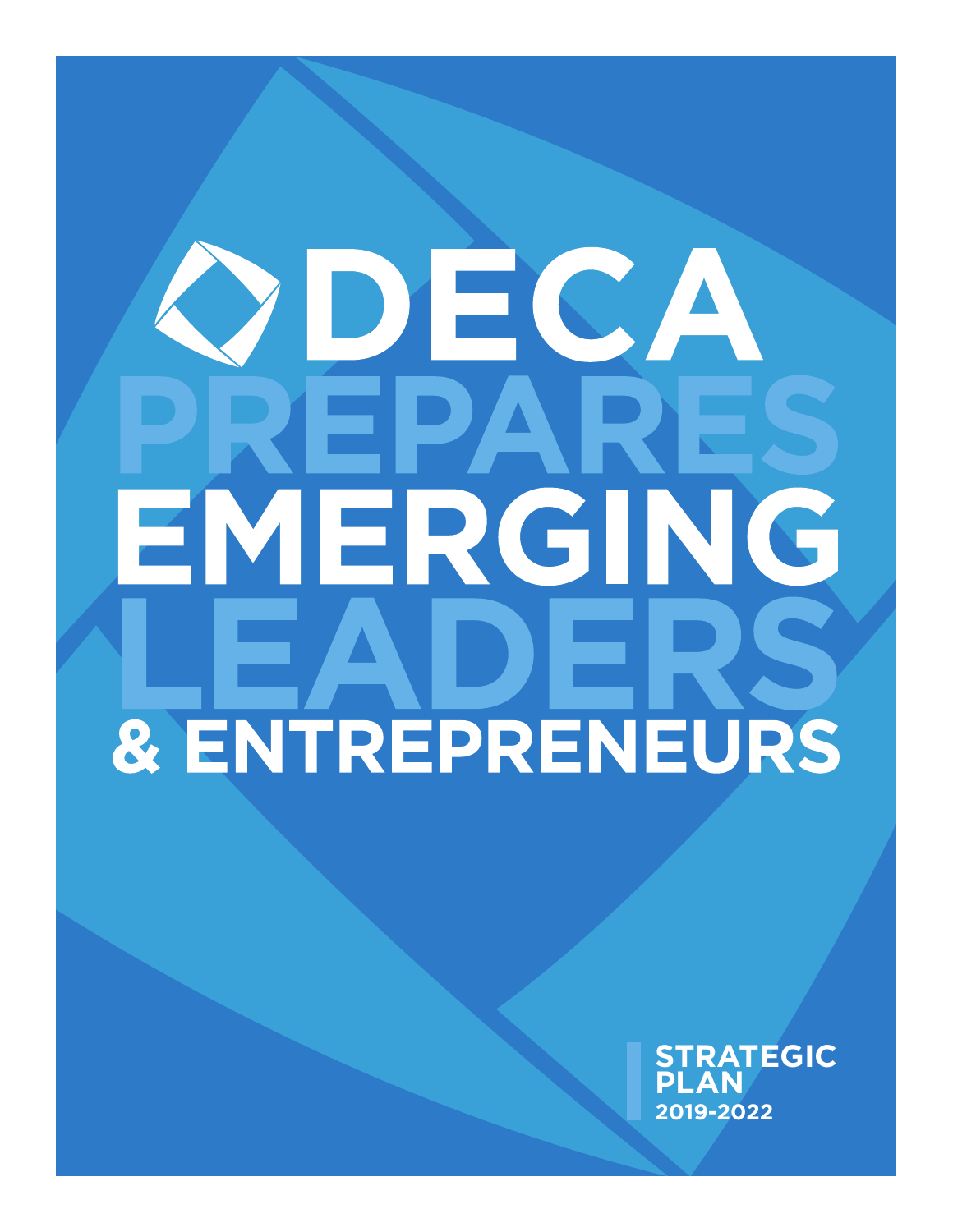## **ODECA PROGRAM OF STUDY**

Review of all dimensions of existing and potential program spanning the spectrum from middle school through post-secondary.

- Develop a Program of Study Committee (two-year commitment, two in-person meetings per year) to propose a sequence of learning programs spanning the spectrum from middle school through post-secondary. (Year 1 & 2) The committee will exist of at least the following:
	- Faculty member
		- Middle School
		- Secondary
		- College (two-year and four-year)
		- Teacher Education Program
	- State Department of Education/State CTE Director
	- Two chartered association advisors with classroom experience
	- MBA Research
	- Board Liaison
	- DECA Staff

#### **INITIATIVES**

Strengthen value of proposition of DECA high school program.

- Utilize Secondary Council to conduct review and gap analysis of existing programs. (Year 2)
- Explore and implement virtual delivery and engagement systems.

Develop and strengthen DECA collegiate program in alignment with member needs.

- Utilize Post-Secondary Council to conduct review and gap analysis of existing programs. (Year 2)
- Explore and implement virtual delivery and engagement systems.

Evaluate feasibility of middle school program.

• Based on the findings of the middle school program feasibility, a middle school council may be developed in year 2. Explore and implement virtual delivery and engagement systems.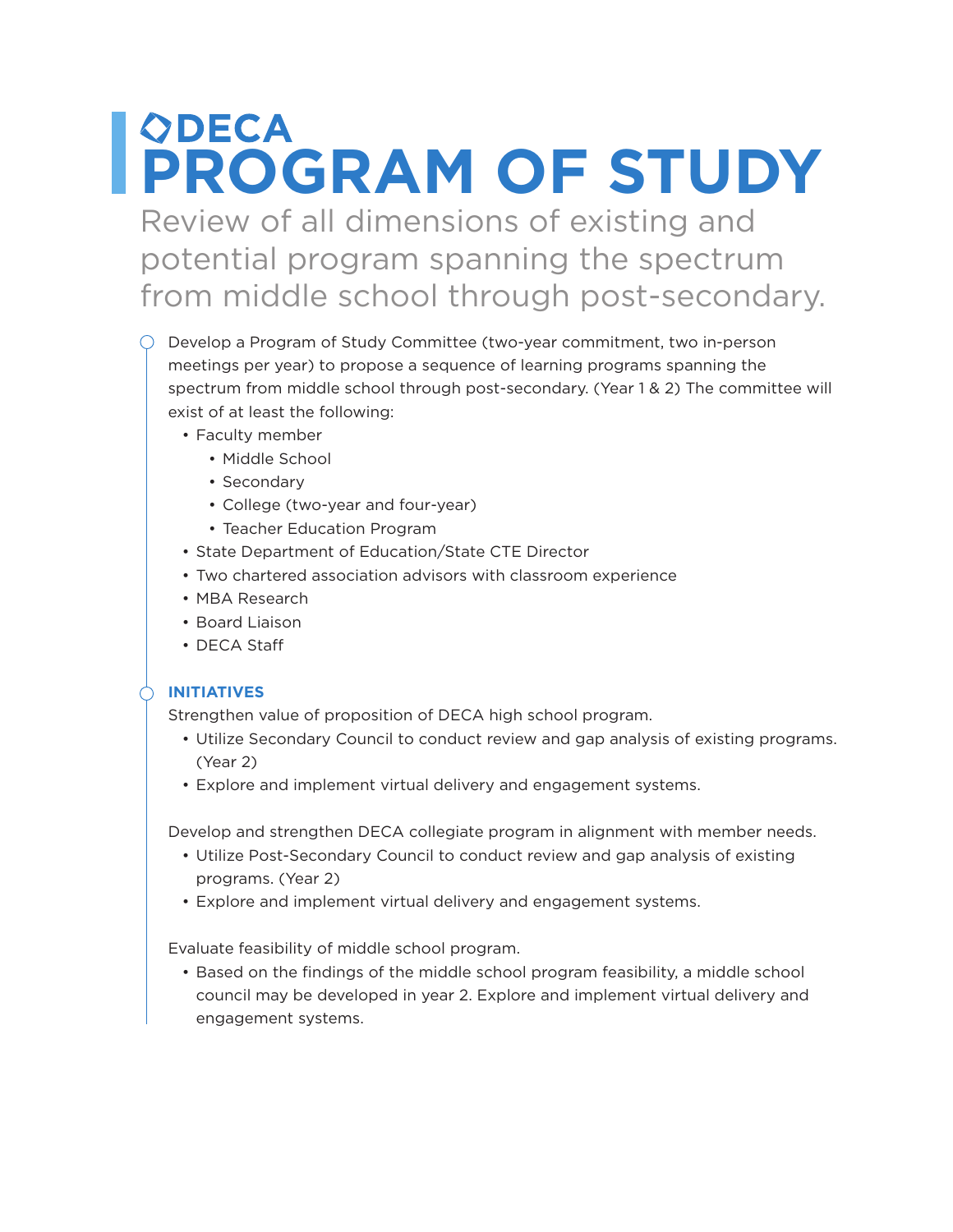## **ODECA RESOURCES AND SUPPORT**

Training, information and tools to support advisors at every level.

#### **HIGH SCHOOL**

Reestablish the secondary council for a two-year term. Year 1:

- Conduct a gap analysis and continue to develop
	- Competitive events resources (free and Shop DECA)
		- How to Prepare for… Event Guide
	- New advisor support
		- Access to past years' district role-plays and exams
		- Quick Start / Step by Step to:
			- Starting a Chapter
			- New Advisors
		- Why do teachers choose not to participate?
	- Chapter resources
	- Shop DECA items
- Evaluate and propose delivery system/method for resources
	- Explore opportunities to local delivery of train the trainer modules using incentives

#### Year 2:

• Review work from program of study committee and develop implementation plans.

#### Year 3:

• Implement and evaluate the work.

#### **INITIATIVES**

Foster a chapter-centric philosophy at all levels of the organization.

Optimize resources to ensure relevance and quality for all DECA audiences.

Ensure support and consistency in the on-boarding and training of DECA chapters/ advisors.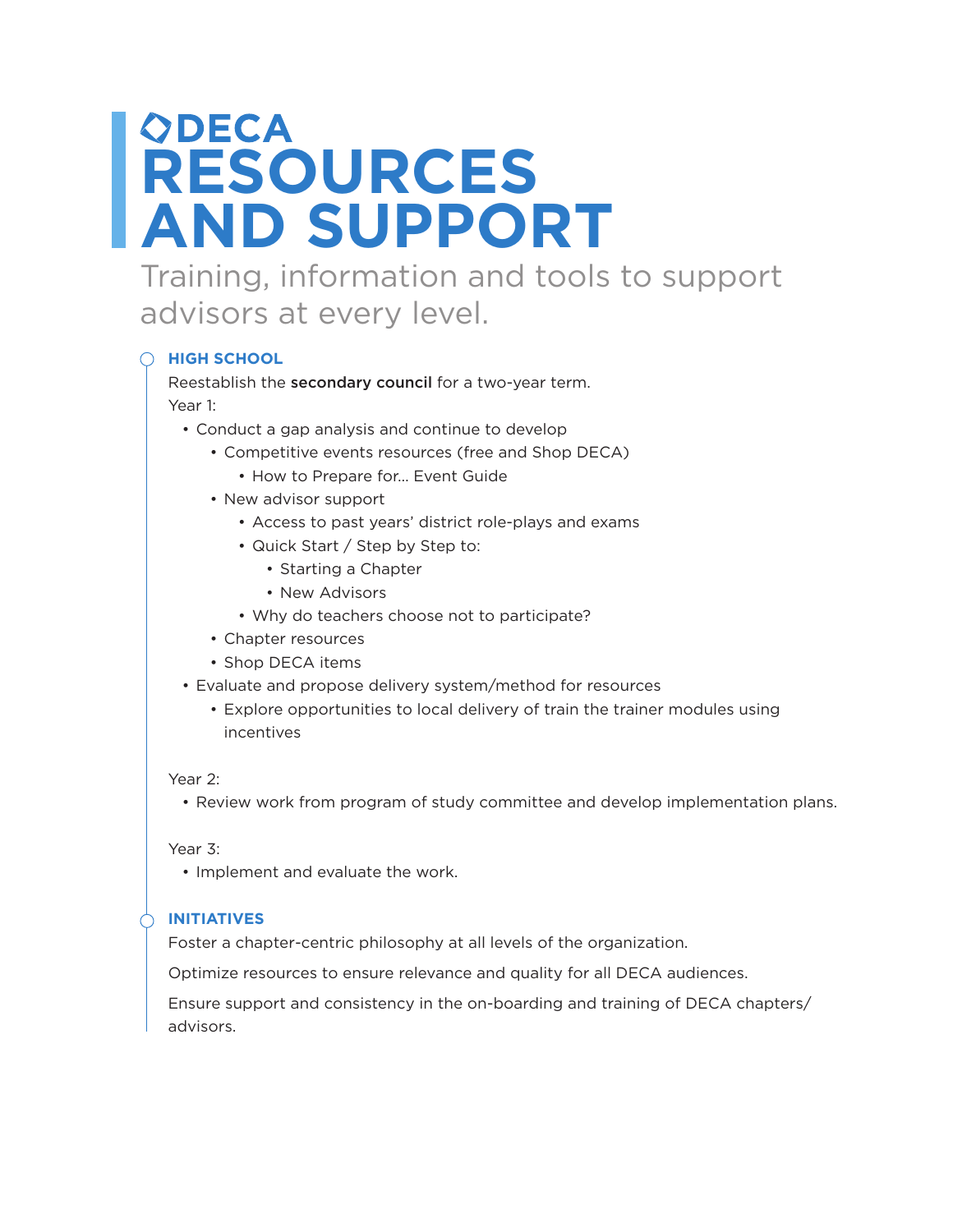## **RESOURCES AND SUPPORT**

Training, information and tools to support advisors at every level.

#### **COLLEGIATE**

Convene the post-secondary council for a two-year term. Year 1:

- Conduct a gap analysis and continue to develop
	- Competitive events resources (free and Shop DECA)
	- Chapter Start-Up Kit
	- Chapter Recruitment Kit
	- Advisor Support / Succession Planning
	- Chapter resources/support
- Evaluate and propose delivery system/method for resources

#### Year 2:

• Review work from program of study committee and develop plans for redesigned delivery model.

#### Year 3:

• Implement the redesigned model and evaluate the work.

#### **INITIATIVES**

Based on findings in Program of Study committee, convene a middle school council in year 2 and 3.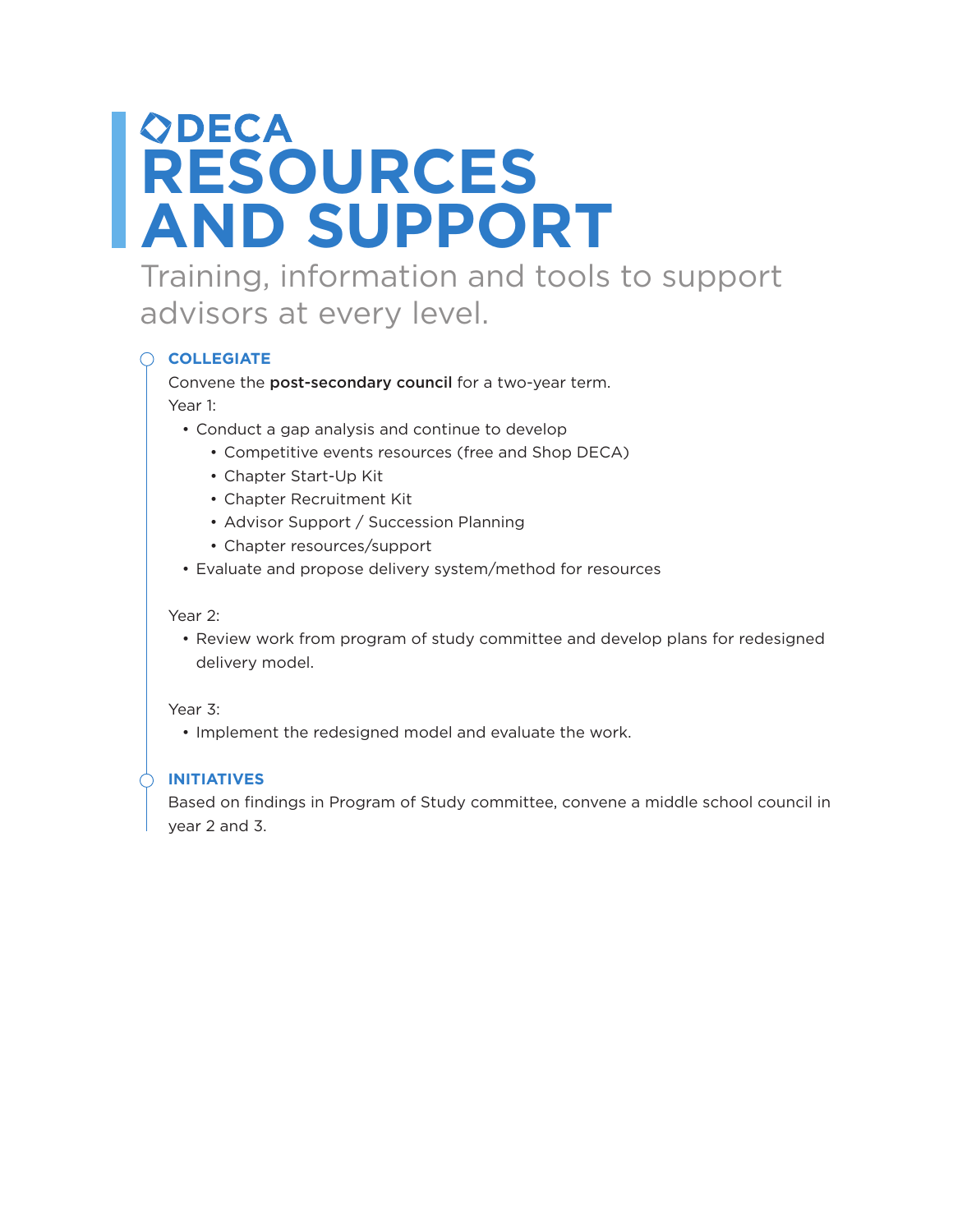## **ODECA STRATEGIC PARTNERSHIPS**

Engaging relevant stakeholders to create synergies that advance DECA's mission and vision.

#### $\bigcirc$  Define purpose and role for DECA's National Advisory Board. Below are proposed ideas for the rebranding of DECA's strategic partnerships.

- DECA's Corporate Partnership Network
- DECA's Career Ready Partnership Network
- DECA's College Ready Partnership Network
- DECA's Sales and Resource Network

Identify tangible roles in which business partners can provide support to DECA Inc.

Develop a prospect kit for partnership opportunities.

• DECA's relationship to high quality, high demand careers

Develop a prospect list and conduct prospecting process.

Utilize new resources to continue prospecting, recruiting and retaining new partnerships.

- Resources/Fact Sheet for workforce development
- Resources/Fact Sheet for State CTE
- Resources/Fact Sheet for Corporate

Identify grants and partnerships to secure funding to help under served populations.

Develop an alumni campaign that connects to local chapters/association.

- Maintain a database
- Send quarterly e-mails (link to DECA Direct)
- Share magazine and other articles from business partners in DECA's Linked In Group.

#### **INITIATIVES**

Cultivate relevant industry partnerships to elevate DECA's reach and impact. Effectively engage DECA alumni to support the mission.

Leverage strategic partnerships to increase access for under-served populations.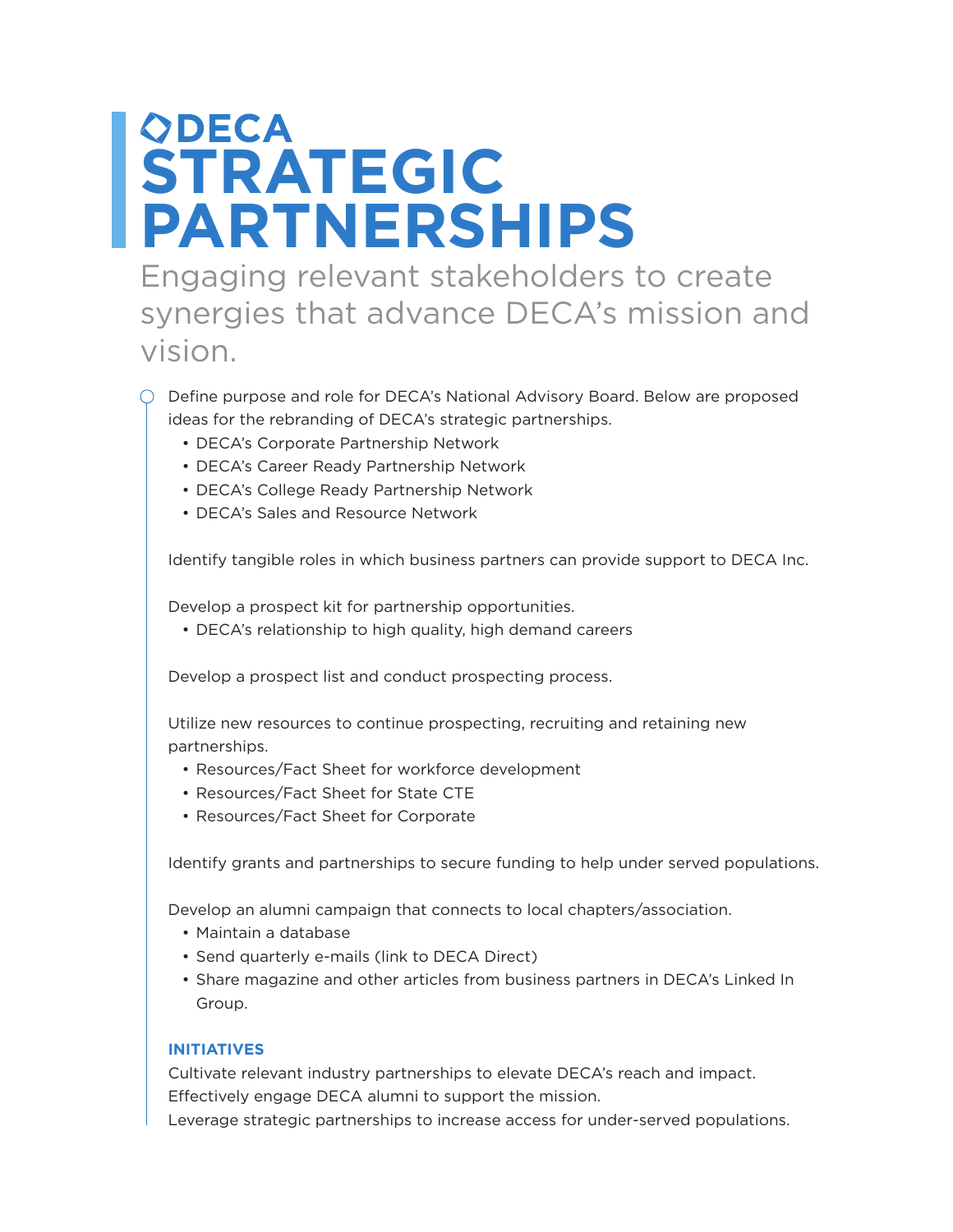## **ODECA ORGANIZATIONAL STRENGTH**

Talent, technology and communication to support every dimension of DECA.

#### **INITIATIVES**

Evaluate and update communications system to ensure timeliness and relevance in all DECA communications.

- Review and enhance the structure for DECA Direct and DECA Direct Weekly.
- Develop an organizational content calendar.
- Develop a press kit.

Cultivate staff and volunteer talent and capacity to deliver on organization priorities.

- Hire staff based on organizational structure and strategic plan initiatives.
- Develop staff professional development plan.

Align and strengthen volunteer leadership structures to advance the organization.

- Governance structure review
- On-boarding/training plan for Board
- Board evaluation of the future DECA HQ facility
- Continued development of effective, ethical and forward-thinking volunteer leadership
- Judge training materials
- DECA's Corporate Partnership Network On-boarding Process
- Chartered Association Advisor On-boarding Process
- Executive Officer On-boarding Process